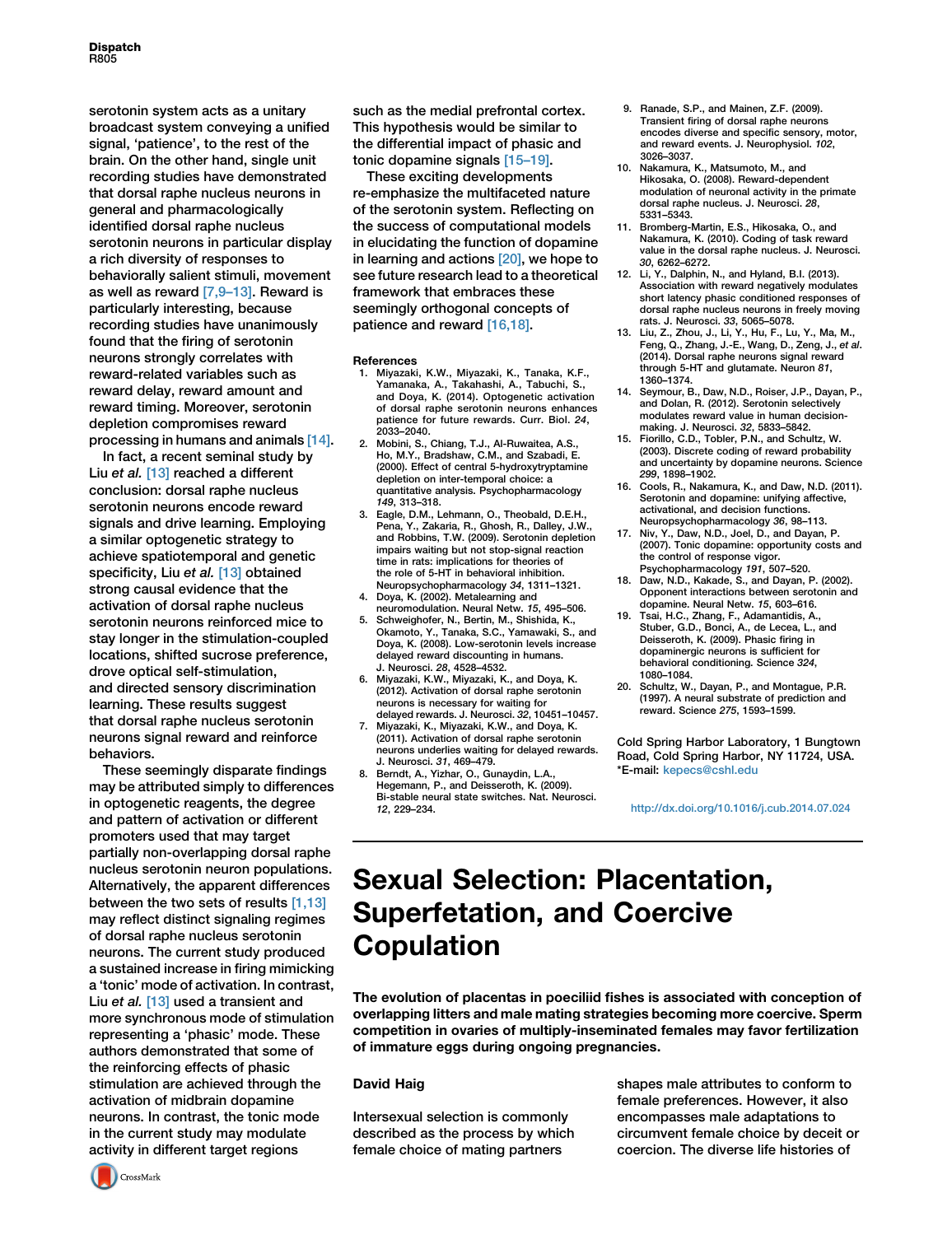





Figure 1. Maternal provisioning, courtship and coercion in poeciliid fishes. (A) A colorful Poecilia latipinna male courts a lecithotrophic female (photo courtesy of Don DeMaria). (B) A drab Heterandria formosa male with a long gonopodium (photo courtesy of Pierson Hill). (C) A male with gonopodium swung forward approaches a matrotrophic Heterandria female (photo courtesy of Chiara Sciarone).

fish provide many opportunities for exploring this evolutionary dynamic. External fertilization allows a female control over who sires her fry because she determines when (and near whom) her eggs are released. But in many species, the non-chosen males adopt opportunistic strategies of darting in to release sperm at the moment a female spawns with a chosen male [\[1\]](#page-2-0). Internal fertilization has evolved multiple times in fishes, perhaps as an adaptation to preempt sperm of other males by fertilizing eggs before their release. Males gain the additional benefit that they need not wait until females oviposit but can deposit their sperm and leave in search of other females. And males can inseminate without being chosen. Copulation probably began as an assertion of male priorities over female autonomy [\[2\]](#page-3-0). A recent study by Pollux et al. [\[3\]](#page-3-1) finds surprising correlates of male mating behavior in guppies and their relatives (poeciliid fishes).

Poeciliid males use an elaborately modified anal fin, a gonopodium, to inject sperm into female gonoducts, and are noted for bright colors. elaborate courtship and frequent coercive mating [\[3\].](#page-3-1) Males of some species (e.g., Poecilia latipinna; Figure 1A) court females or sneak copulations depending on male genotype and opportunity [\[4\]](#page-3-2) whereas males of other species (e.g., Heterandria formosa; Figure 1B,C) rely exclusively on unsolicited copulation without prior courtship [\[5\].](#page-3-3) Fertilization and embryonic development occur within ovarian follicles, with well-developed offspring being released from the follicles shortly before birth. The timing of maternal investment varies between species: in some, eggs are fully provisioned with yolk before fertilization (lecithotrophy), whereas in others mothers transfer substantial nutrients to embryos after fertilization (matrotrophy). Nutrients are transferred across follicular epithelia of both lecithotrophic and matrotrophic mothers but transfer is considered to be 'placental' once follicles contain embryos.

Pollux et al. [\[3\]](#page-3-1) studied associations between placentation and male secondary sexual characters in 94 species of poeciliid fish. Matrotrophy was associated with loss of bright colors and courtship displays in males, suggesting reduced importance of precopulatory female choice. Matrotrophy was also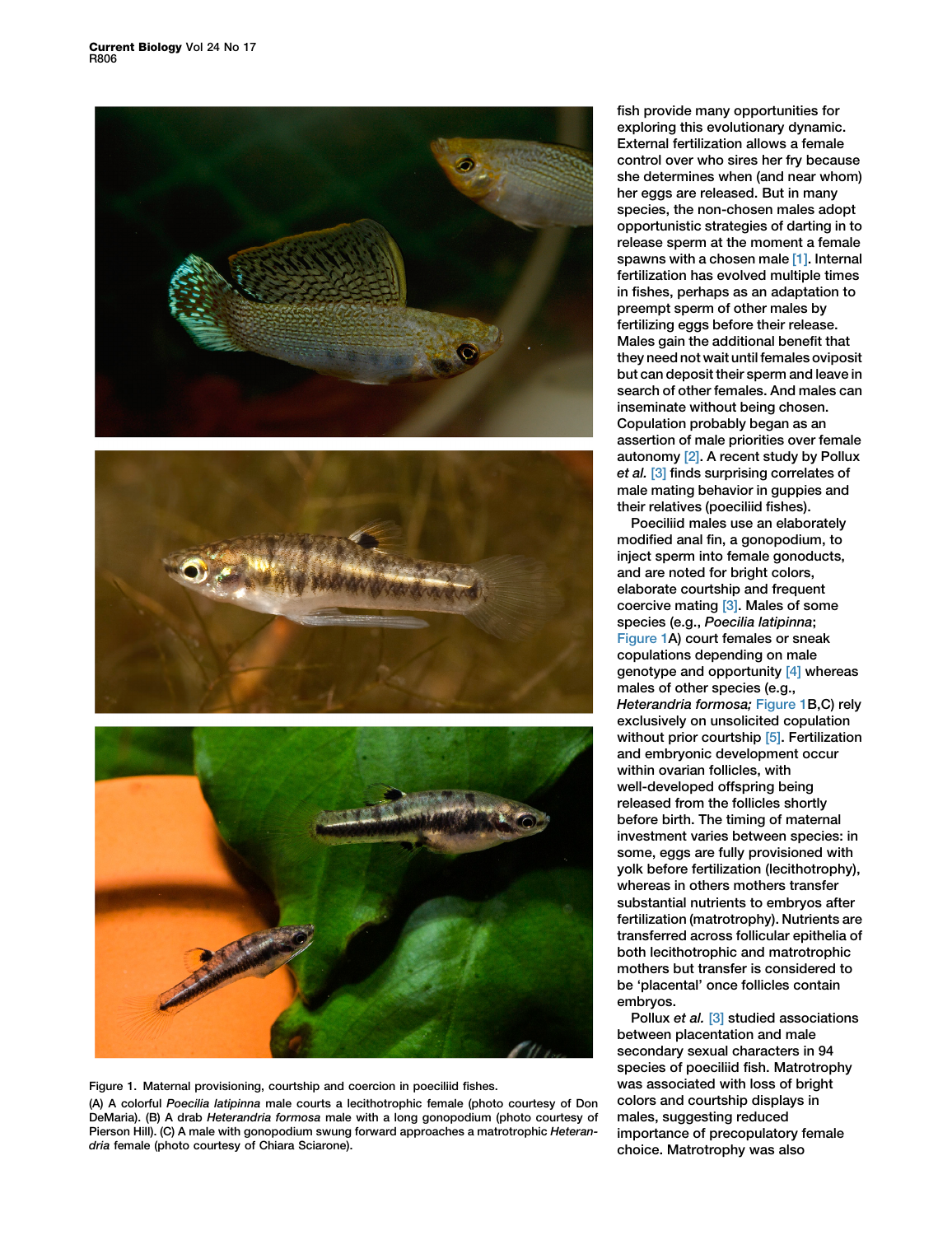associated with smaller males with longer gonopodia, traits that enhance male manouverability and success in rapid copulatory forays. Finally, matrotrophy was associated with superfetation — the presence of multiple broods at different stages of development within individual ovaries. Thus, post-zygotic maternal provisioning is associated with shifts in male behavior from courtship to coercion [\[3\].](#page-3-1)

The authors propose that matrotrophy and superfetation create opportunities for post-copulatory choice by females and thus lead to a loss of courtship by males [\[3\].](#page-3-1) An alternative interpretation reverses the causal arrow: matrotrophy and superfetation are consequences of changes in male behavior. The difference between these hypotheses is expressed in the question, did males abandon courtship and bright colors because females ceased to prefer these traits, or did males cease to court because of increased returns from coercion? In other words, did placentation enable a shift in female criteria of choice from pre-copulatory to post-copulatory characters, or was placentation an indirect consequence of changes in male behavior that reduced female opportunities of pre-copulatory choice?

Female poeciliids need not remate to replenish sperm after giving birth. In a recent field study [\[6\]](#page-3-4), many guppies were fathered posthumously by dead males whose sperm had survived for months in the ovaries of longer-lived females. Thus, sperm from a single mating can survive through multiple pregnancies to sire offspring in multiple litters, and the ovaries of pregnant females contain resident sperm waiting for eggs to fertilize. In some lecithotrophic poeciliids, the next clutch does not start to fill with yolk until after the birth of the previous litter, whereas vitellogenesis in other species commences during pregnancy with fertilization of a new clutch immediately after birth of the previous litter [\[7\].](#page-3-5)

Matrotrophy and superfetation may have originated from sperm 'jumping the gun' and fertilizing eggs before the eggs were fully provisioned with yolk. Such a strategy could reflect competition among sperm already present in ovaries or preemptive action of sperm from earlier inseminations to forestall fertilizations by sperm of future inseminations from other males. If a sperm fertilizes an egg before it is fully-yolked and the mother continues to provision its follicle, then the latter stages of provisioning are post-zygotic (matrotrophic) rather than pre-zygotic (lecithotrophic) without a change of maternal physiology. If eggs are fertilized while a mother is pregnant, she carries overlapping litters without any change in the way she provisions follicles [\(Figure 2\)](#page-2-1). Although superfetation and matrotrophy may have originated from 'premature' fertilization of immature eggs, the expression of these characters in extant species will have been modified by subsequent selection on maternal supply and offspring demand.

These hypotheses do not explain directly why matrotrophy and superfetation should be associated with coercive mating. A possible explanation is that more male investment in coercion results in more intense sperm competition because females are inseminated by more males. The evolution of superfetation is probably also facilitated by selection on females for rapid production of offspring, favoring maturation of the next clutch of oocytes during an ongoing pregnancy. One curious consequence of coercive mating is that it may have facilitated the evolution of female-only lineages (e.g., Poecilia formosa, Poeciliopsis monacha-lucida) that use sperm from males of related species to sire offspring but pass on their maternal genes only [\[8\].](#page-3-6) Copulation with these females is a genetic dead end for males but the need for coercive males to make quick decisions without close inspection may aid their deception by female 'sperm-parasites'.

More than a century ago, Seal described the mating behavior of the fish Gambusia holbrooki and Heterandria formosa [\[5\]](#page-3-3). He wrote that ''The males are continually engaged in a pursuit of the females while the females are apparently adverse to sexual dalliance and at all times unwilling participators and quick to resent the advances of the males. I have never witnessed anything to indicate a reciprocity of desire in coitus it being always a chance touch and go on the part of the males.'' But he also described males fleeing in terror from the much larger females who would sometimes kill their sexual harassers. He observed that ''in the attacks of the females of either species

<span id="page-2-1"></span>

Figure 2. Matrotrophy and superfetation can originate from shifts in the timing of fertilization.

(A) An ancestral lecithotrophic species provisions oocytes before fertilization (green line). Fetal development (dotted red line) continues without further increase in weight. (B) Eggs are fertilized before they are fully provisioned. As a result, provisioning continues after fertilization (matrotrophy) and the next litter is conceived before birth of the previous litter (superfetation). (C) Subsequent evolution results in multiple small litters with short interbirth intervals.

they seem to endeavor to bite the long slender organ of the male, which is no doubt the most vulnerable point.'' Females are neither behaviorally nor evolutionarily passive.

Consensual mating becomes more attractive for males when female adaptations reduce relative returns from coercion. By this process, mating systems can evolve to be less coercive. Phylogenetic analyses suggest that coercion is ancestral for male poeciliids and that courtship has evolved and been lost multiple times [\[9\]](#page-3-7). Females are proposed to obtain genetic benefits from mating with multiple males via post-copulatory choice of which sperm fertilize their eggs or which offspring they provision [\[10–13\].](#page-3-8) But males may evolve adaptations to subvert these mechanisms, and polyandry need not be adaptive for females if females cannot choose their sexual 'partners'.

#### References

<span id="page-2-0"></span>1. Taborsky, M. (1998). Sperm competition in fish: 'bourgeois' males and parasitic spawning. Trends Ecol. Evol. 13, 222–227.